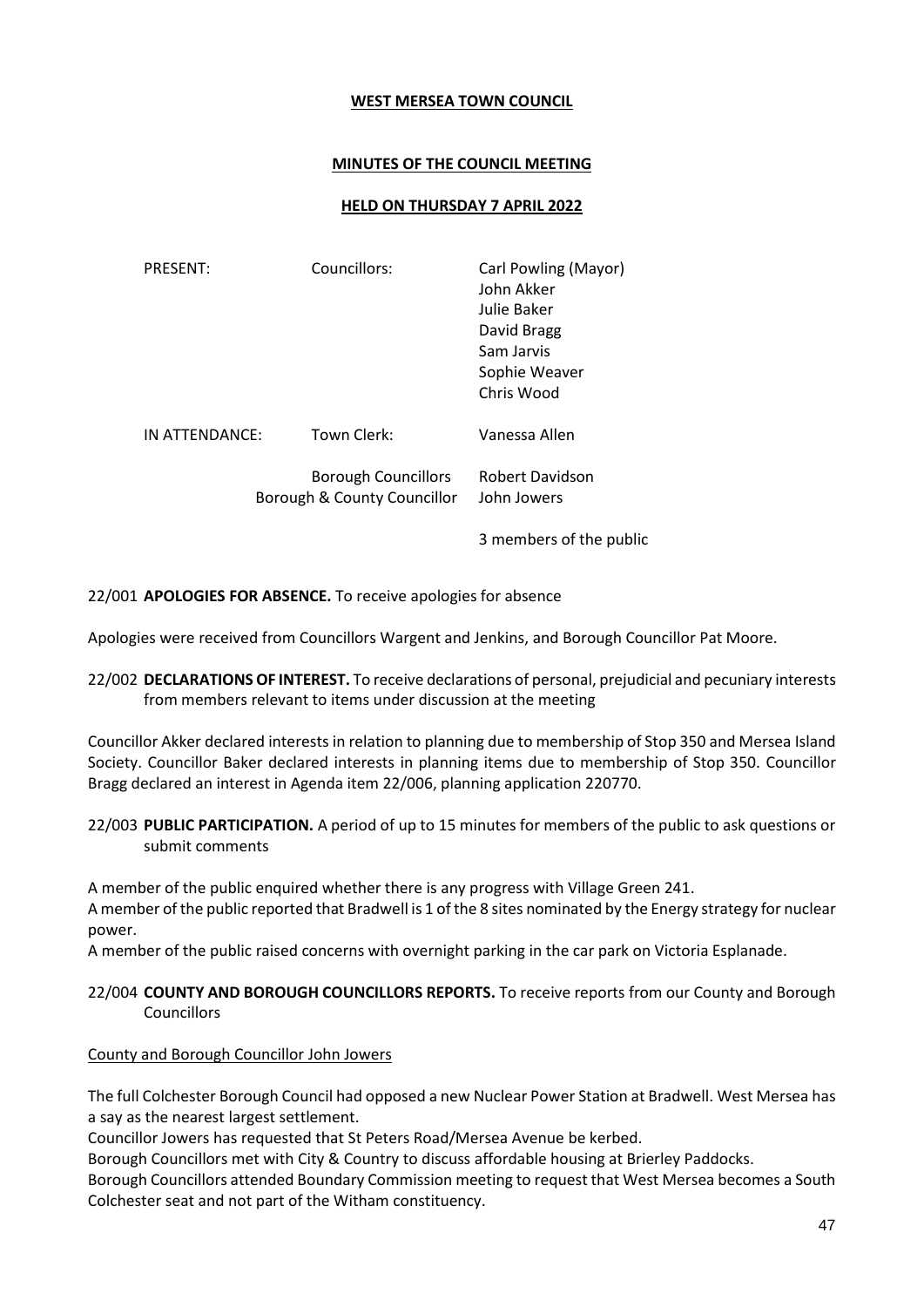# Councillor Robert Davidson

Boundary Commission consultation first round comments are still valid, with the final decision being made in the Autumn.

The new Chief Executive Pam Donnelley has now taken up post.

Marks and Spencer is closing its High Street store and CBC are working with Lion Walk to secure a food outlet. From the 15<sup>th</sup> April Colchester High Street will be closed to ordinary traffic.

### 22/005 **CONFIRMATION OF PREVIOUS MINUTES.** To confirm Minutes of the Council Meeting of 17th March 2022

## **It was RESOLVED that the MINUTES of the Council meeting held on 17th March 2022, be confirmed as a true record of the meeting.**

## 22/006 **PLANNING APPLICATIONS.** To consider Planning Application received

(a) 22 0615

Rear extension. Resubmission of 21 3450. 30 Mersea Avenue, West Mersea

### **It was RESOLVED that CONSENT be granted in respect of this application.**

(b) 22 0637

Convert existing garage to kitchen; small extension to front of garage; demolish existing conservatory to rear and build ground floor extension. 46a Barfield Road, West Mersea.

### **It was RESOLVED that CONSENT be granted in respect of this application.**

(c) 21 3234

Application for approval of reserved matters following outline approval 20 0351. (Amended reports received). Land at, Dawes Lane, West Mersea.

### **Comment only**

**West Mersea Neighbourhood Plan:** WMTC is concerned to ensure that the West Mersea Neighbourhood Plan – which has recently been to referendum and voted in favour of acceptance, with a substantial 88% mandate and which has now been adopted by CBC - should now be given full consideration in respect of this application.

In this context, particular consideration should be given in respect of: the vehicular site access from Dawes Lane; provision of recreation space - sports pitches; and pedestrian access through Wellhouse Green.

Essex Highways have already commented on the need for pathways to be wide enough to accommodate both pedestrians and cycles but we note that these are not referenced in the plan.

To fulfil the WMNP requirements the footway access from the new development to Wellhouse Estate will need to be given particular attention. Wellhouse Avenue to Glebe View / Bower Close has no footways. The additional 100 dwellings will require both cycling, wheelchair and pedestrian access to East Road and onward access to the village and bus routes on and off the Island. This is likely to be the main access for Pedestrians and Cycling to this estate from the village there is a safety aspect to be considered.

Further, this pedestrian and disabled approach would be used to get to the medical Centre on the North East corner of the development, if it goes ahead, with the attaching additional pedestrian use. There should be a pedestrian right of way through this roadway section of Wellhouse Avenue with appropriate signage and surface markings to define it.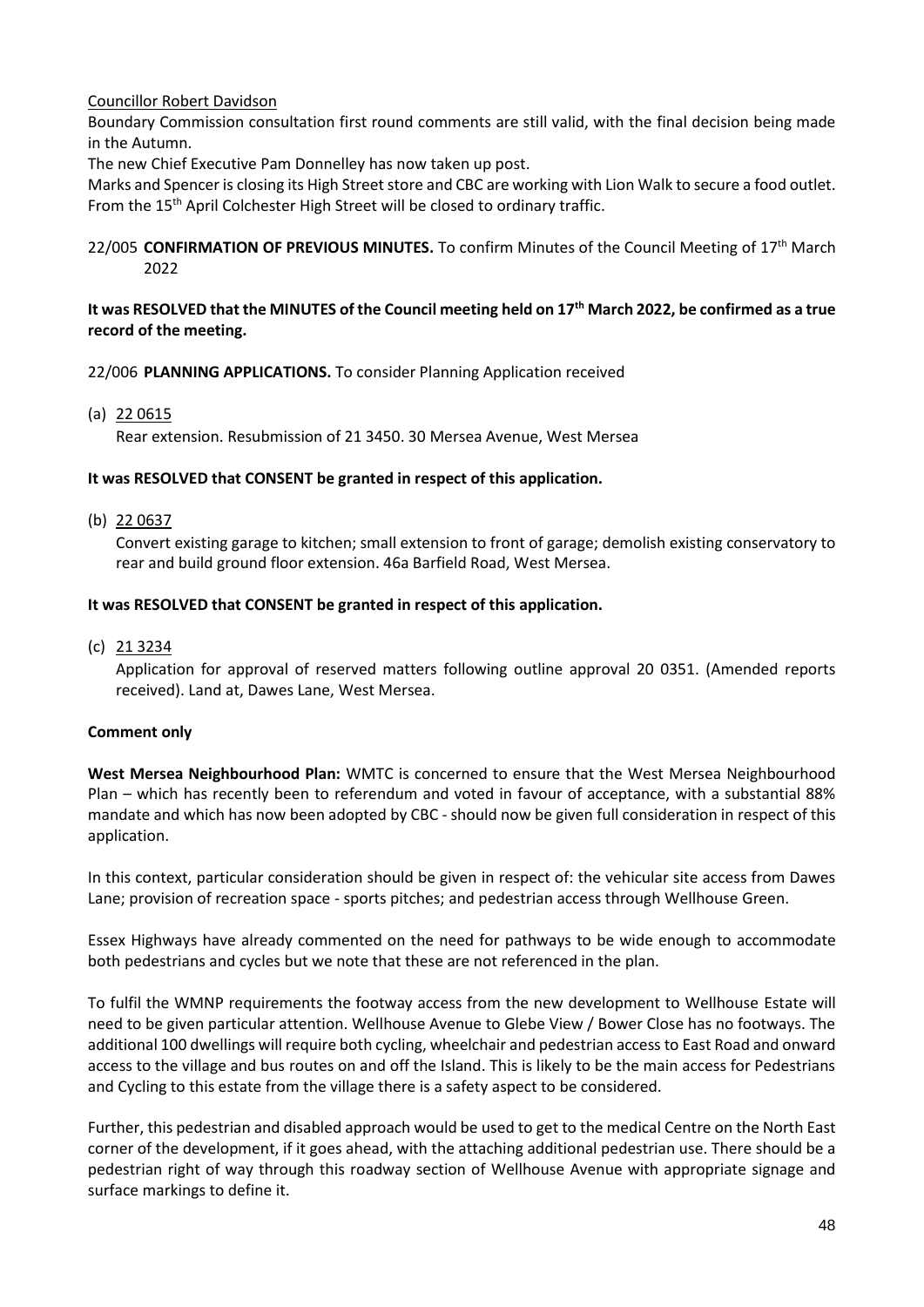The footway access from the estate onto Dawes Lane at the south east corner is also considered problematic - pedestrians having to cross over Dawes Lane and back again to the west side to access the village. The point at which the footway meets East Road is a particular concern - the pathway is steep and holds particular risks to wheelchair users.

We also want to comment on the 2.7 Km Circular Walking Route's exit from the site, in the North East corner, directly onto Dawes Lane and to the Bridleway in the north. There should be a section of pathway provided along the grass verge off the public highway and the verge should be made suitable for walking.

There are specific references to the site within WMNP, which the Council is keen to ensure are considered and upheld! *- Policy WM 3 - Land at Dawes Lane.*

**Housing Mix:** WMTC is specifically concerned to ensure that, in accordance with the Plan: *"The development should provide for a mixture of two and three bedroom houses and bungalows, as identified in the WMNHP Housing Needs Survey"* 

**Affordable Housing:** WM3 has specific policy in respect of " Affordable Housing: WMTC seeks within the allocation there is a provision for local residents, or those who have significant local connection. WMTC seeks that there be further discussion with the developer on the provision, administration and scope of affordable housing provision.

**Site Access:** WMTC is keen to ensure the suitability of the: *"single site vehicular access shall be provided from Dawes Lane"* WMTC has concerns around the lines of sight for this access, the width of the road at this point and the need for traffic calming measures in Dawes Lane – either a 30MPH or indeed 20MPH speed limit and general improvements to Dawes Lane – in particular road marking and general widening north of the site, and perhaps narrowing with a priority for traffic leaving the Island at the entrance and south of the site.

Specific attention is drawn to the need to improve the junctions at both ends of Dawes Lane particularly the one onto East Road. This to take account of increased vehicle movements resulting from both Brierley Paddocks and Dawes developments.

**Recreation space:** WMNP also states in paragraph.6.1: *"Opportunities for participating in exercise are important to the health of residents and reducing pressures on the health service. The Neighbourhood Plan can play an important role in making sure that there are sufficient and adequate services in West Mersea to meet the needs of current and future residents. As the population of the town grows there is likely to be a demand for further facilities and Policy WM 3 makes provision for the extension of The Glebe to enable this."*

The policy SS12a and WMNP calls for sports pitches on this Open Space. By placing Community Land 2 and the Suds feature on the western end of Public Open Space does preclude any direct future expansion of the playing fields being extended eastwards into this new area. At least one full size football pitch will be required if the existing pavilion on Glebe1 is to be relocated and upgraded and extended, to Glebe 3, together with an extended car parking area.

The foul water pumping station, together with electricity sub-station, is shown located on the west end of the open space area and its outlet pipe is shown to go along the west side of the hedge on Glebe2. Would it be possible to place these units at the East end on the Community Land space 1 where it will be less intrusive into the open space, especially if there is a car park and medical centre on this area.

(d) 22 0570 - Demolition and replacement of no. 34 through the erection of a new two storey dwelling. Resubmission of 21 3096. 34 Yorick Road, West Mersea.

### **The Council do not wish to comment.**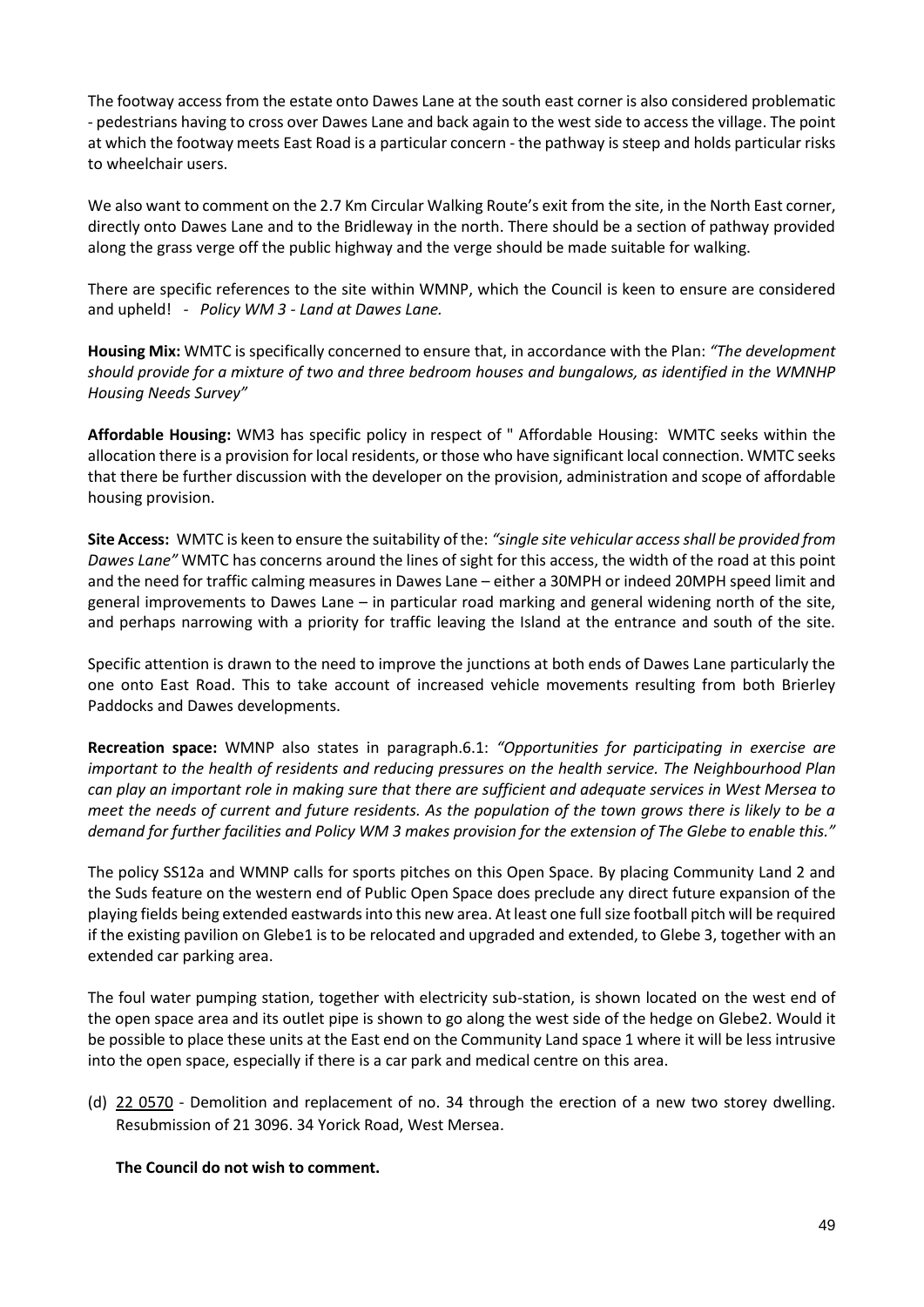(e) 22 0770 - External alterations to the property including a lower ground floor extension, new detached garage and new boat store. Resubmission of 20 2891. 1 Victoria Esplanade, West Mersea.

## **It was RESOLVED to recommend refusal as per previously submitted comments, for the reasons of;**

- **Impact of street scene**
- **Height of pool**
- **Overlooking neighbours**
- **Noise disturbance from pump**
- **Flooding concerns**

## 22/007 **PLANNING DECISIONS.** To receive notification of Planning Decision

## Applications passed

## (a) 21 3544

New larger roof (steeper pitch) to provide first floor accommodation over existing bungalow. New slightly larger roof (steeper pitch) to existing extension to side of same bungalow. Internal alterations. 2 Alexandra Avenue, West Mersea

## (b) 21 3492

Alterations to front elevation. 64 High Street, West Mersea.

## (c) 21 3362

Replace existing cladding and add new cladding all around the house (including the porch at the front of the house) from ground floor up to where it meets the existing cladding and raise the walls of the garden room and w/c to allow for the replacement. 54 Upland Road, West Mersea.

## (d) 22 0315

Listed building consent for roof alterations. (Amendment to 21 0718). 35 Bocking Hall, Pig Unit, East Mersea Road, West Mersea.

### (e) 21 2685

Application for Variation of Condition 1 (reserved matters, as approved under 20 2492), Condition 3 (submission of RM), Condition 4 (details access) and removal of Condition 2 (submission of RM) and Condition 6 (schedule) of planning permission 19 2136. Land at, Brierley Paddocks, West Mersea.

### (f) 22 0276

Demolition of existing single storey extension and replacement with part two storey extension to front and first floor extension to rear. 19a Reymead Close, West Mersea.

# Applications refused

# (a) 22 0146

First floor extension to existing garage to form annexe to main dwelling. 1 New Captains Road, West Mersea. WMTC Recommendation: Following discussion it was resolved that consent be granted in respect of this application.

# (b) 22 0295

Two storey front and single storey side extensions together with new car lodge. 28 Melrose Road, West Mersea. WMTC Recommendation: Following discussion it was resolved that consent be granted in respect of this application.

### 22/008 **APPROVAL OF PAYMENTS.** To approve payments made and to be made

Payment Report had been circulated amongst Councillors. **It was RESOLVED to approve payments.**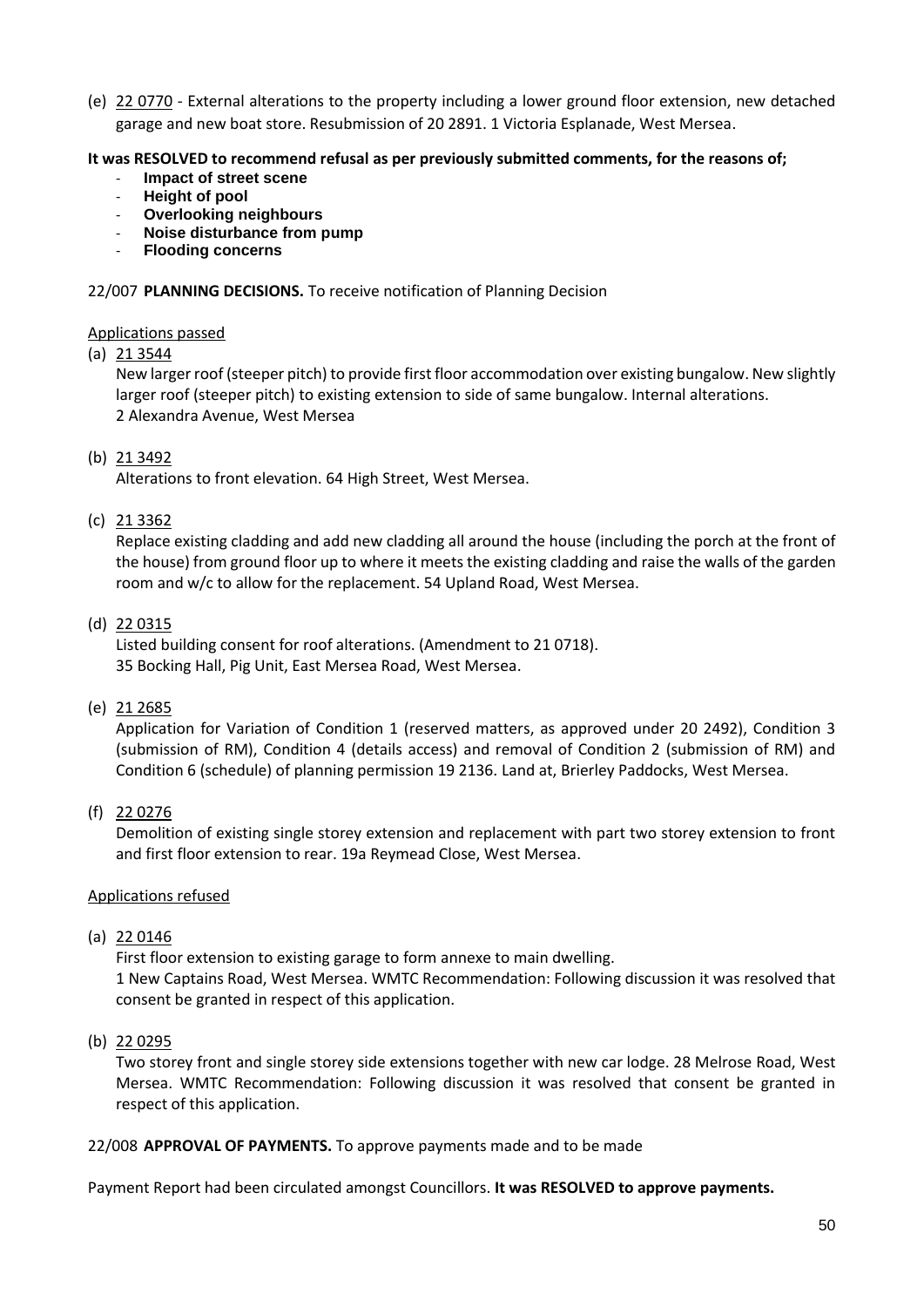### 22/009 **CHANGING PLACES.** To receive an update

Councillor Weaver reported that the project is nearing completion. The ramp is compliant with changing places but not with accessibility access so building control have requested amendments. This is being rebuilt at no additional cost to the Council. ECC Short breaks have been updated of last minute issues. Councillor Weaver will look into digital keypad locks.

## 22/010 **QUEENS JUBILEE.** To receive an update

Councillor Weaver advised that most items have been organised and events are on budget. There will be a program for the Lighting of the Beacon evening, which will be handed out by the Scouts. British Classic Car Show will be held on the Library car park, fireworks have been booked and sponsorship is being sought. Councillor Powling is organising the road closure.

22/011 **MEETING DATES.** To agree meeting dates for 2022/23

## **It was RESOLVED to confirm the following Council meetings dates;**

rd June 2022 th July 2022 st September 2022 nd September 2022 th October 2022 rd November 2022 24<sup>th</sup> November 2022 th December 2022 th January 2023 9<sup>th</sup> February 2023 nd March 2023 rd March 2023 th April 2023 27<sup>th</sup> April 2023 Annual Town Meeting 18<sup>th</sup> May 2023 Annual Council Meeting

The public left the meeting at 8.40pm.

### 22/012 **NEXT AGENDA.** Items to be added to next agenda

- **MISA Lease**
- Changing Places update
- Queen's Platinum Jubilee update
- East Road Appeal
- Village Green Grant
- Ukraine donation

### 22/013 **MAYOR'S NOTES**

The Mayor reported that he had met the new Chief Executive of Colchester and had attended a meeting with local families supporting families from Ukraine. Currently there are 15 families coming to the Island.

22/014 **EXCLUSION OF PRESS AND PUBLIC.** To RESOLVE that due to the confidential nature of the business to be transacted the public and press be excluded pursuant to Section 1 of the Public Bodies (Admission to Meetings) Act 1960